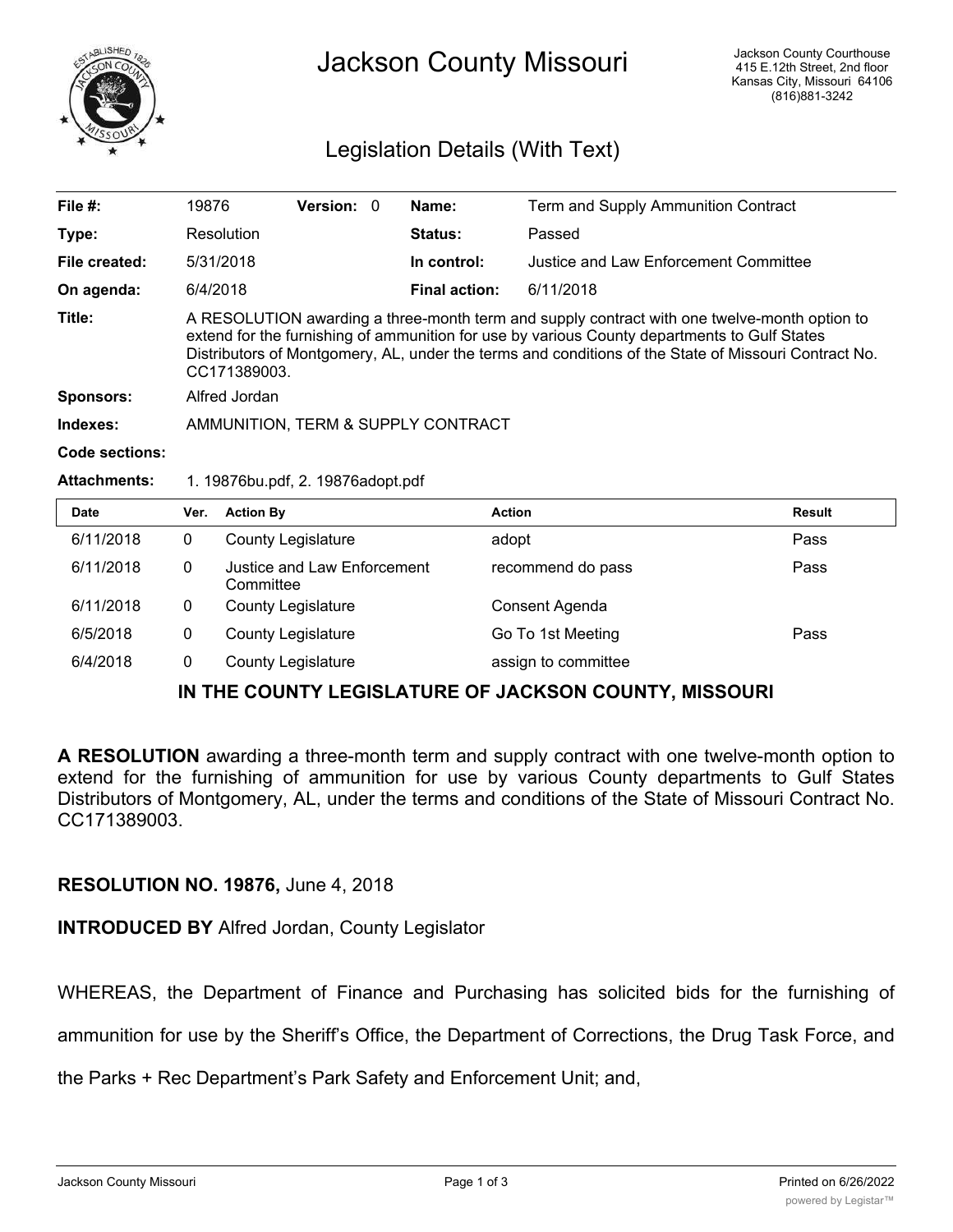WHEREAS, a total of thirty-four notifications were distributed and four responses were received; and,

WHEREAS, pursuant to section 1030.4 of the Jackson County Code, the Department of Finance and Purchasing recommends the award of a three-month term and supply contracts, with one twelvemonth options to extend, for the furnishing of ammunition to Gulf States Distributors of Montgomery, AL, under the terms and conditions of State of Missouri Contract No. CC171389003; and,

WHEREAS, award under the state contract is recommended because of the discounts offered to larger entities; and,

WHEREAS, this award is made on an as needed basis and does not obligate Jackson County to pay any amount, with the availability of funds for specific purchases remaining subject to annual appropriation; now therefore,

BE IT RESOLVED by the County Legislature of Jackson County, Missouri, that award be made as recommended by the Department of Finance and Purchasing and that the Department be and hereby is authorized to execute for the County any documents necessary to the accomplishment of the award; and,

BE IT FURTHER RESOLVED that the Department of Finance and Purchasing is authorized to make all payments, including final payment on the contracts, subject to the availability of funding in the then current Jackson County budget.

Effective Date: This Resolution shall be effective immediately upon its passage by a majority of the Legislature.